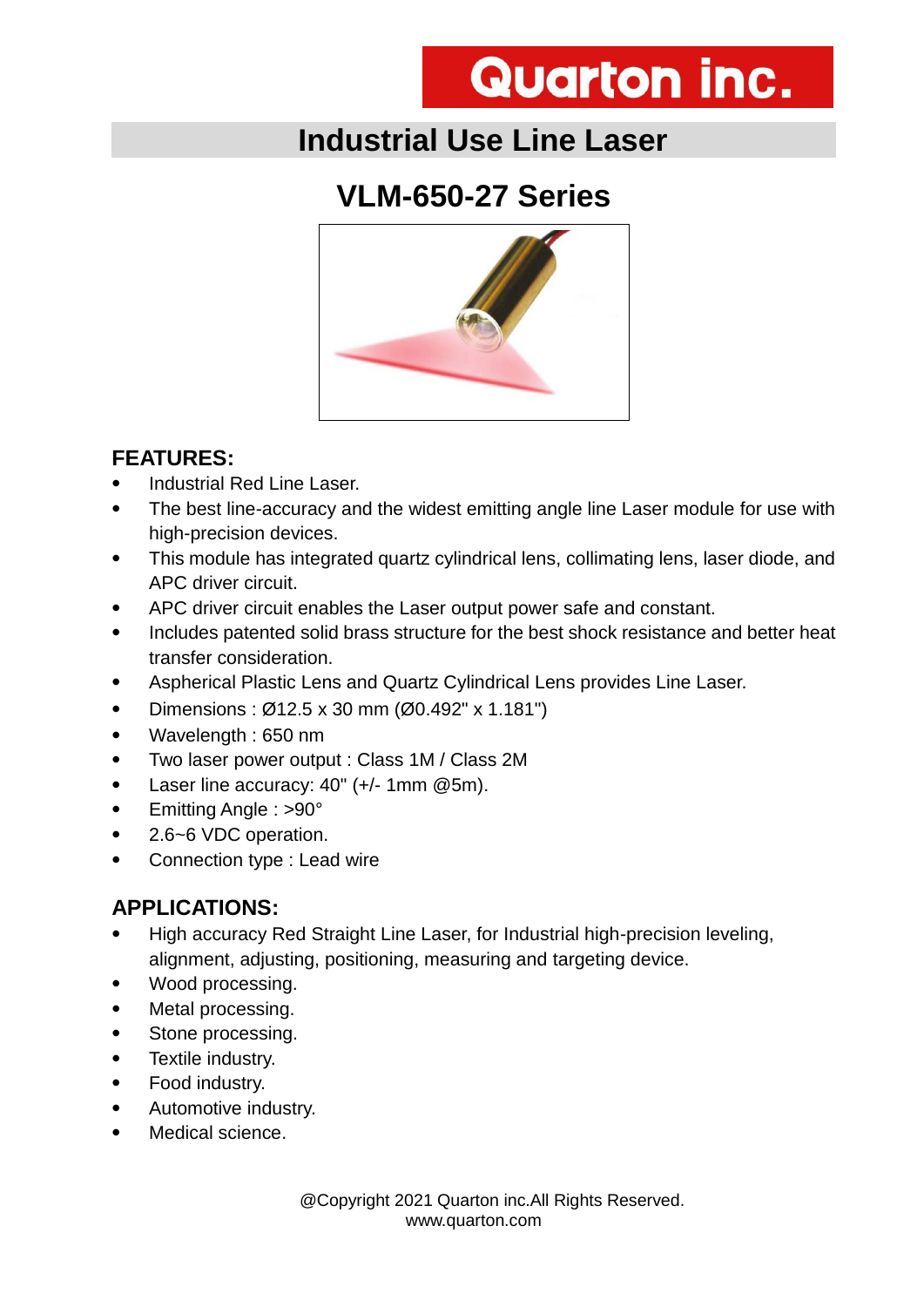### **VLM-650-27 Series**

#### **OUTLINE DIMENSIONS (UNITS: mm)**



#### **SPECIFICATIONS**

| <b>SPECIFICATIONS</b> |                                  | VLM-650-27                         |                 |  |
|-----------------------|----------------------------------|------------------------------------|-----------------|--|
|                       |                                  | <b>LPT</b>                         | <b>LPT-30</b>   |  |
| 1                     | Dimensions                       | Ø12.5 x 30 mm (Ø0.492" x 1.181")   |                 |  |
| $\overline{2}$        | Operating voltage (Vop)          | $2.6 - 6$ VDC                      |                 |  |
| 3                     | Operating current (lop)          | Less than 35mA                     | Less than 100mA |  |
| 4                     | Optical power*                   | Less than 2mW                      | $12 - 15$ mW    |  |
| 5                     | Laser power output**             | Less than 0.39mW                   | Less than 0.9mW |  |
| 6                     | Laser class                      | Class 1M                           | Class 2M        |  |
| $\overline{7}$        | Wavelength at peak emission (λp) | 645~665nm                          |                 |  |
| 8                     | Cylindrical lens                 | Quartz cylindrical lens            |                 |  |
| 9                     | Collimating lens                 | Aspherical plastic lens            |                 |  |
|                       | 10 Beam shape                    | Line                               |                 |  |
|                       | 11 Laser Line width              | 3 ±0.5mm @5m, 6 ±0.5mm @10m        |                 |  |
|                       | 12 Laser line accuracy           | 40" ( $\pm$ 1mm @5M)               |                 |  |
|                       | 13 Emitting angle                | More than 90°                      |                 |  |
|                       | 14 Operating temp. range***      | +10 $^{\circ}$ C ~+40 $^{\circ}$ C |                 |  |
|                       | 15 Storage temp. range           | $-20^{\circ}$ C ~+65 $^{\circ}$ C  |                 |  |
|                       | 16 Housing material              | <b>Brass</b>                       |                 |  |
|                       | 17 Potential housing****         | $VDD(+)$                           |                 |  |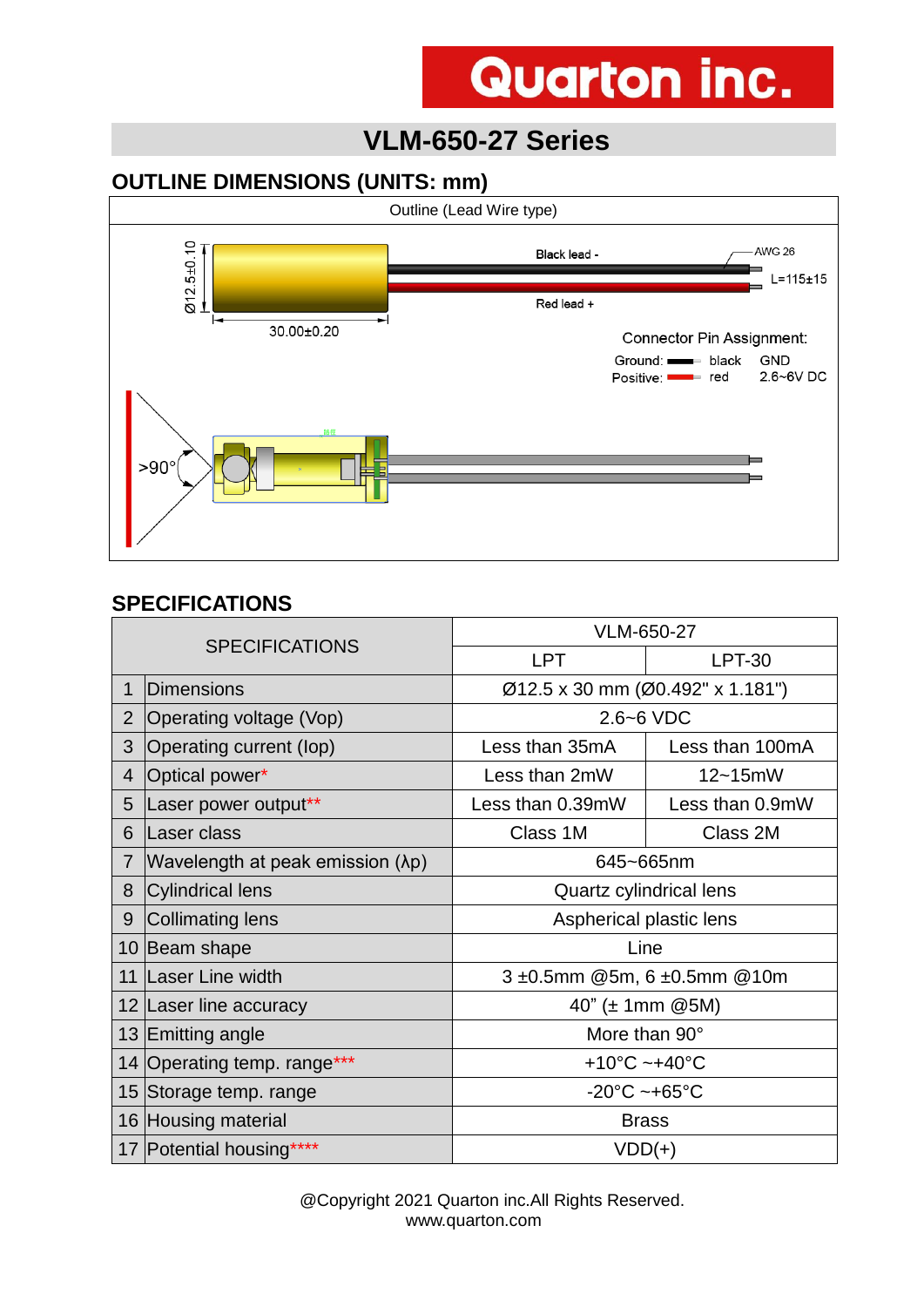### **VLM-650-27 Series**

| 18 Electrostatic discharge (ESD)    | 30KV                               |  |
|-------------------------------------|------------------------------------|--|
| 19 Moisture sensitivity level (MSL) | Level 1 - acc to JEDEC J-STD-020E. |  |
| 20 Wire type                        | 1007-26 AWG                        |  |
| 21 Cable length                     | 115±15mm                           |  |
| 22 Mean time to failure (MTTF) 25°C | 10000hrs                           |  |
| 23 Application                      | General industrial alignment       |  |
| 24 Suggestion work distance         | Above 2 meters                     |  |

\* Optical power is total power output measured at the aperture of the laser.

\*\* According to FDA 1040.10 & IEC 60825-1 regulations, laser power output is measured by 7mm aperture stop from a 10 cm distance of the laser.

\*\*\* Operation temperature means within this temperature range, the laser spot/line will not be affected to change the spot size/line width. It can still work over this range, but the laser spot size or laser line width will be larger.

\*\*\*\* Laser module housing is an electrical positive surface, it is imperative that contact between the laser module and the machine be avoided. This is to prevent damage from the machine electrical leakage. Surge protected power supply to the laser module is strongly recommended.

#### **ORDER CODE**

| <b>Order Code</b>     | Wavelength | Optical power* | Laser power | <b>Laser Class</b> | <b>Connection</b> |
|-----------------------|------------|----------------|-------------|--------------------|-------------------|
|                       |            |                | output**    |                    | <b>Type</b>       |
| <b>VLM-650-27 LPT</b> | 650 nm     | Less than      | Less than   | Class 1M           | <b>Lead Wire</b>  |
|                       |            | 2mW            | 0.39mW      |                    |                   |
| VLM-650-27 LPT-30     | 650 nm     | $12 - 15$ mW   | Less than   | Class 2M           | <b>Lead Wire</b>  |
|                       |            |                | $0.9m$ W    |                    |                   |

\* Optical power is total power output measured at the aperture of the laser.

\*\* According to FDA 1040.10 & IEC 60825-1 regulations, laser power output is measured by 7mm aperture stop from a 10 cm distance of the laser.